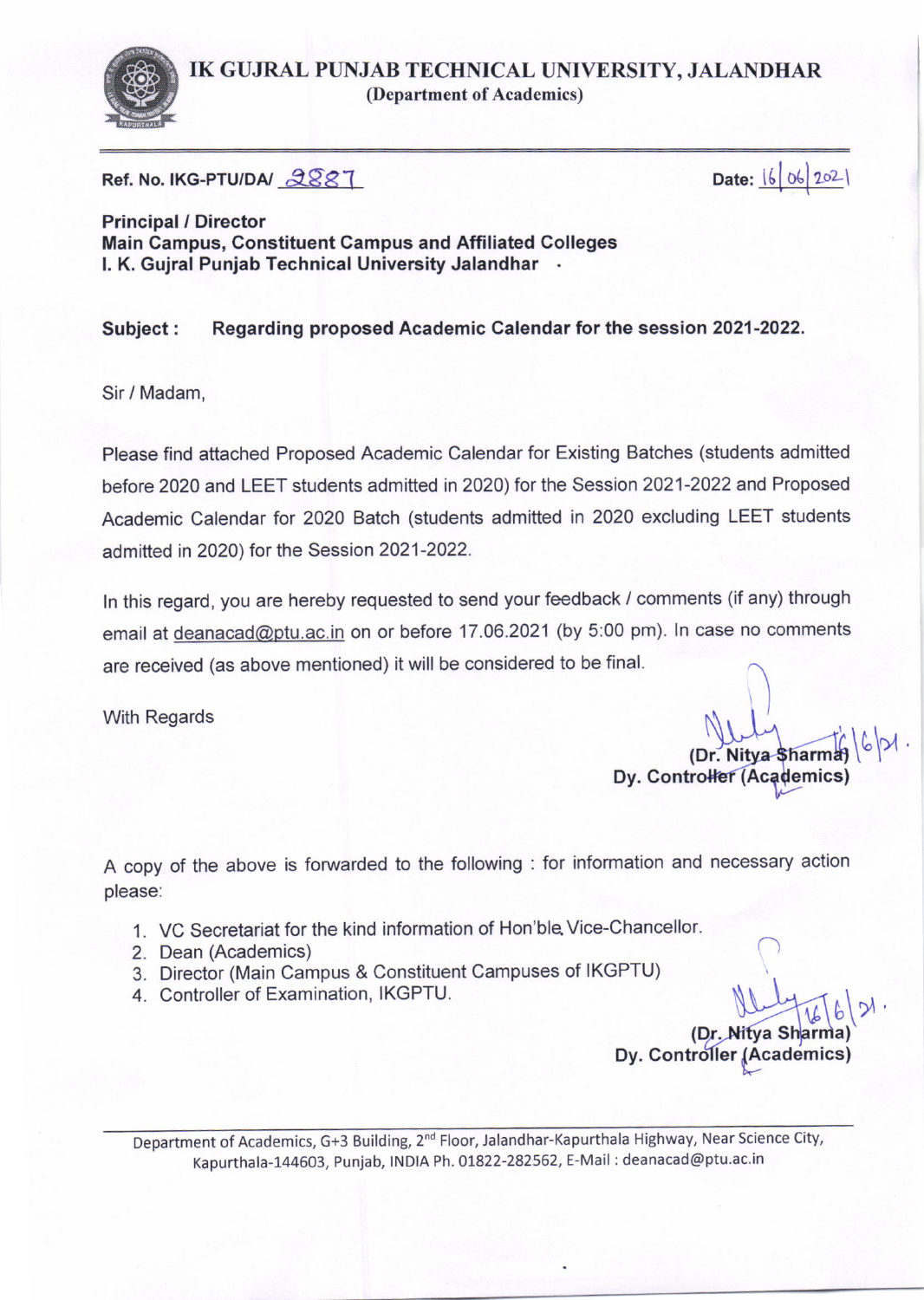## Proposed Academic Calendar for Existing Batches (students admitted before 2020 and LEET students admitted in 2020) for the Session 2021-2022<sup>#</sup>

| <b>Odd Semester</b> |                                              |                                                                        |  |  |
|---------------------|----------------------------------------------|------------------------------------------------------------------------|--|--|
| Sr. No.             | <b>Description</b>                           | Period                                                                 |  |  |
| ు1-ం                | Commencement of Session                      | 29/07/2021                                                             |  |  |
| 2                   | <b>First Mid Semester Examination</b>        | September, 2021 (28th - 30th)                                          |  |  |
| းဇ                  | Second Mid Semester Examination              | November, 2021 (25th - 27th)                                           |  |  |
| 4                   | Preparatory Holidays                         | December, 2021 (08th - 12th)                                           |  |  |
| -51                 | <b>End Semester Examination</b>              | December, 2021 (13th - 30th)                                           |  |  |
| 6                   | <b>End Semester Practical</b><br>Examination | December, 2021 (31 <sup>st</sup> ) to January, 2022 (4 <sup>th</sup> ) |  |  |
|                     | 7 Winter Vacations*                          | December, 2021 (18th - 31th)                                           |  |  |

| <b>Even Semester</b> |                                             |                                                                           |  |  |
|----------------------|---------------------------------------------|---------------------------------------------------------------------------|--|--|
| Sr.<br>No.           | <b>Description</b>                          | Period                                                                    |  |  |
|                      | Commencement of Session                     |                                                                           |  |  |
| 2                    | <b>First Mid Semester Examination</b>       | February, 2022 (24 <sup>th</sup> to 26 <sup>th)</sup>                     |  |  |
| ോ                    | Second Mid Semester Examination             | April, 2022 (4 <sup>th</sup> to 6 <sup>th</sup> )<br>经自定 化复合物 印度 化精神      |  |  |
| 4                    | <b>Preparatory Holidays</b>                 | May, 2022 (3rd - 8th)                                                     |  |  |
| ్రా                  | <b>End Semester Examination</b>             | May, $2022(9th - 26th)$<br>ान का अनुसार सम्बद्ध<br>अनुसार को प्राप्त करें |  |  |
| 6                    | <b>End Semester Practical Examination</b>   | May, 2022 (27th) to June, 2022 (2nd)                                      |  |  |
|                      | <b>REGISTER</b> STREET<br>Summer Vacations* | July, 2022 (1st - 26th) and the contract of the second of $\sim$          |  |  |

#Teaching-Learning through various modes such as Online Learning / Distance Learning / Social Media (WhatsApp / YouTube) / E-mails / Video Conferencing / Mobile Apps / SWAYAMPRABHA Channels on DTH / Finalization of Dissertation / Project Work / Internship Reports / E-labs / MSTs / Internal Assessment / Assignment / Students Placement Drive, MS Teams, Google Classroom, Zoom, WebEx, Skype, Go to Meet etc. (till further orders/ as per guidelines issued by Centre Govt./State Govt. / AICTE/UGC/ PCI/CoA /University /Competent Authority from time to time).

\*The Principal / Director of concerned institute /Campus /College shall manage the vacations schedule for the Faculty and Students as per their requirements.

## Note:

- $1.$ Next Academic Session shall commence from 27.07.2022.
- Dates may change for compliance with COVID-19 guidelines / instructions /amendments 2. issued by Centre Govt./State Govt. /AICTE/UGC/ PCI/CoA /Competent Authority from time to time.
- All the Institute may follow a 6-day week pattern for the academic session 2021-22 and 2022-2023 to compensate the loss for this batch of students, if required.  $3<sub>1</sub>$
- The organization / industrial training schedule for 4 to 6 weeks for UG /PG program (where 4. applicable) may be conducted as online training considering the COVID-19 pandemic situations. However, it will be reviewed when the conditions of normalcy will prevail.
- 5. The number of days falling short of 90 (100 for Pharmacy courses) should be compensated by making Saturdays or other holiday working by the institutions.